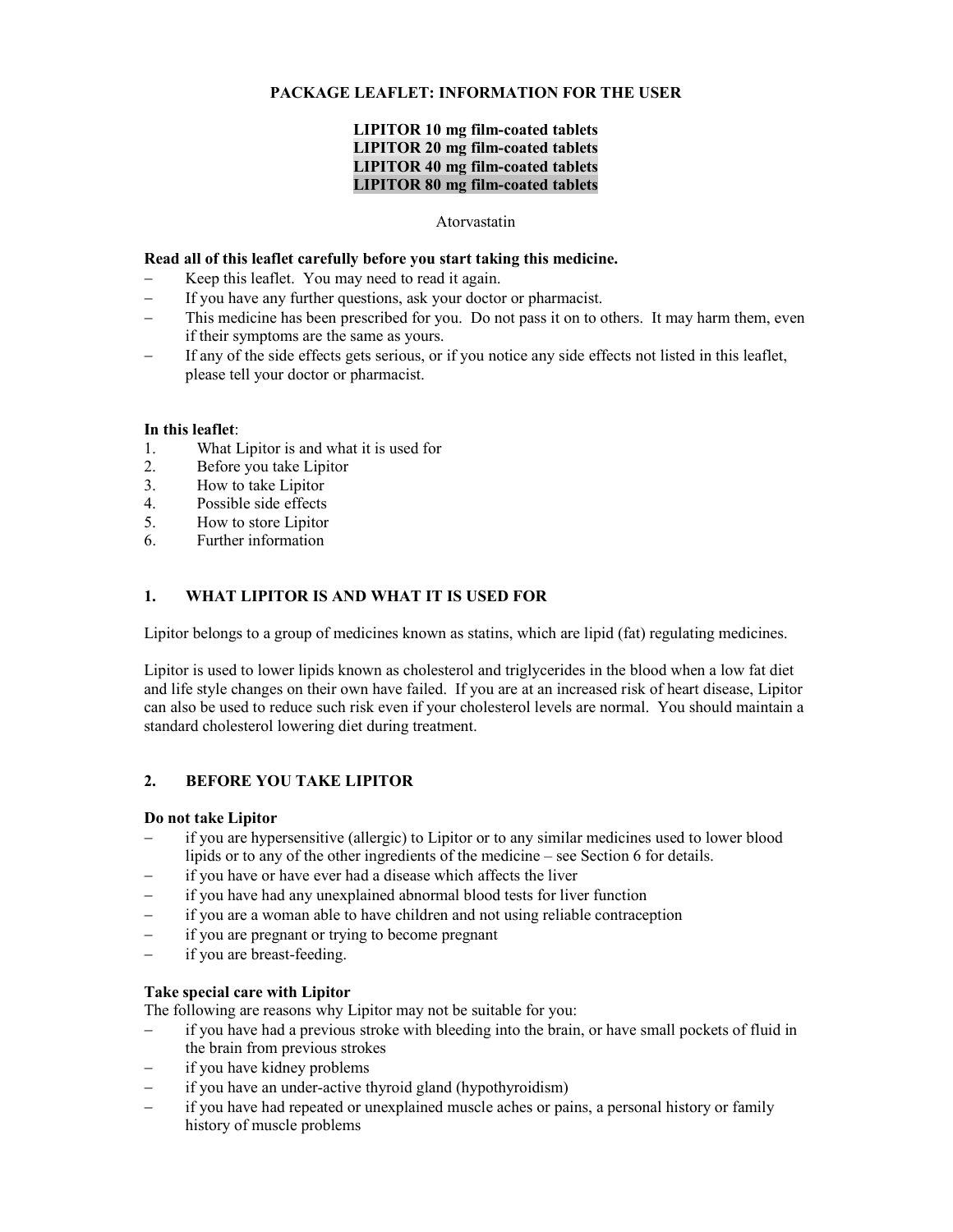- − if you have had previous muscular problems during treatment with other lipid-lowering medicines (e.g. other '-statin' or '-fibrate' medicines)
- if you regularly drink a large amount of alcohol
- − if you have a history of liver disease
- − if you are older than 70 years.

### **Check with your doctor or pharmacist before taking Lipitor**

− if you have severe respiratory failure.

If any of these apply to you, your doctor will need to carry out a blood test before and possibly during your Lipitor treatment to predict your risk of muscle related side effects. The risk of muscle related side effects e.g rhabdomyolysis is known to increase when certain medicines are taken at the same time (see Section 2 "Taking other medicines").

While you are on this medicine your doctor will monitor you closely if you have diabetes or are at risk of developing diabetes. You are likely to be at risk of developing diabetes if you have high levels of sugars and fats in your blood, are overweight and have high blood pressure.**Taking other medicines** 

There are some medicines that may change the effect of Lipitor or their effect may be changed by Lipitor. This type of interaction could make one or both of the medicines less effective. Alternatively it could increase the risk or severity of side-effects, including the important muscle wasting condition known as rhabdomyolysis described in Section 4:

- − Medicines used to alter the way your immune system works, e.g. ciclosporin
- − Certain antibiotics or antifungal medicines, e.g. erythromycin, clarithromycin, telithromycin, ketoconazole, itraconazole, voriconazole, fluconazole, posaconazole, rifampin, fusidic acid
- − Other medicines to regulate lipid levels, e.g. gemfibrozil, other fibrates, colestipol
- − Some calcium channel blockers used for angina or high blood pressure, e.g. amlodipine, diltiazem,; medicines to regulate your heart rhythm e.g. digoxin, verapamil, amiodarone
- − Medicines used in the treatment of HIV e.g. ritonavir, lopinavir, atazanavir, indinavir, darunavir, etc.
- Other medicines known to interact with Lipitor include ezetimibe (which lowers cholesterol), warfarin (which reduces blood clotting), oral contraceptives, stiripentol (an anti-convulsant for epilepsy), cimetidine (used for heartburn and peptic ulcers), phenazone (a painkiller) and antacids (indigestion products containing aluminium or magnesium)
- − Medicines obtained without a prescription: St John's Wort

Please tell your doctor or pharmacist if you are taking or have recently taken any other medicines, including medicines obtained without a prescription.

### **Taking Lipitor with food and drink**

See Section 3 for instructions on how to take Lipitor. Please note the following:

### *Grapefruit juice*

Do not take more than one or two small glasses of grapefruit juice per day because large quantities of grapefruit juice can change the effects of Lipitor.

### *Alcohol*

Avoid drinking too much alcohol while taking this medicine. See Section 2 "Take special care with Lipitor" for details

### **Pregnancy and breast-feeding**

Do not take Lipitor if you are pregnant, or if you are trying to become pregnant.

Do not take Lipitor if you are able to become pregnant unless you use reliable contraceptive measures. Do not take Lipitor if you are breast-feeding.

The safety of Lipitor during pregnancy and breast-feeding has not yet been proven. Ask your doctor or pharmacist for advice before taking any medicine.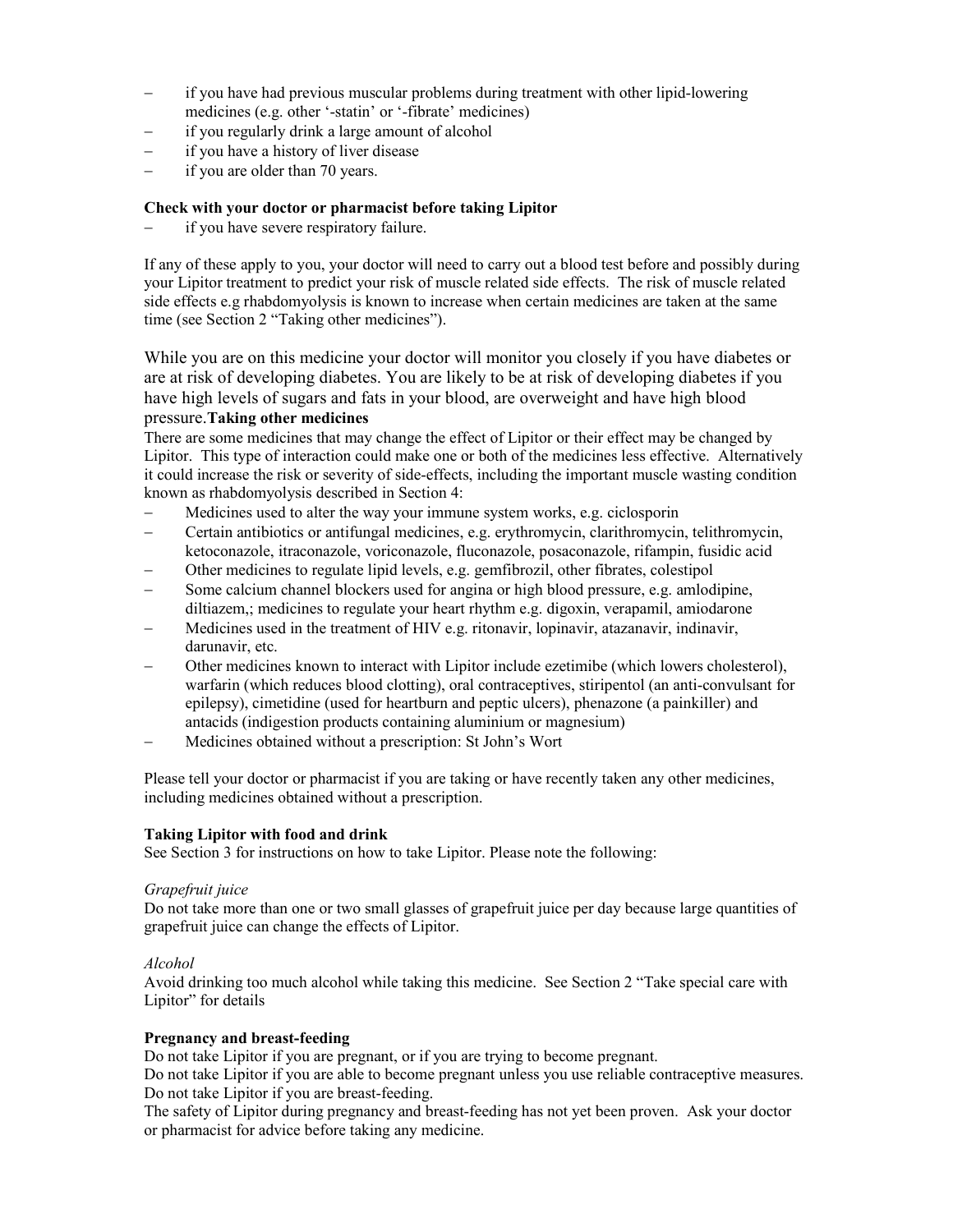### **Driving and using machines**

Normally this medicine does not affect your ability to drive or operate machines. However, do not drive if this medicine affects your ability to drive. Do not use any tools or machines if your ability to use them is affected by this medicine.

### **Important information about some of the ingredients of Lipitor**

If you have been told by your doctor that you have an intolerance to some sugars, contact your doctor before taking this medicine.

## **3. HOW TO TAKE LIPITOR**

Before starting treatment, your doctor will place you on a low-cholesterol diet, which you should maintain also during therapy with Lipitor.

The usual starting dose of Lipitor is 10 mg once a day in adults and children aged 10 years or older. This may be increased if necessary by your doctor until you are taking the amount you need. Your doctor will adapt the dose at intervals of 4 weeks or more. The maximum dose of Lipitor is 80 mg once daily for adults and 20 mg once daily for children.

Lipitor tablets should be swallowed whole with a drink of water, and can be taken at any time of day, with or without food. However, try to take your tablet at the same time every day.

Always take Lipitor exactly as your doctor has told you. You should check with your doctor or pharmacist if you are not sure.

#### **The duration of treatment with Lipitor is determined by your doctor.**

Please ask your doctor if you think that the effect of Lipitor is too strong or too weak.

### **If you take more Lipitor than you should**

If you accidently take too many Lipitor tablets (more than your usual daily dose), contact your doctor or nearest hospital for advice.

### **If you forget to take Lipitor**

If you forget to take a dose, just take your next scheduled dose at the correct time. Do not take a double dose to make up for a forgotten dose.

### **If you stop taking Lipitor**

If you have any further questions on the use of this medicine or wish to stop your treatment, ask your doctor or pharmacist.

### **4. POSSIBLE SIDE EFFECTS**

Like all medicines, Lipitor can cause side effects, although not everybody gets them.

### **If you experience any of the following serious side effects, stop taking your tablets and tell your doctor immediately or go to the nearest hospital accident and emergency department.**

Rare: affects 1 to 10 users in 10,000:

Serious allergic reaction which causes swelling of the face, tongue and throat that can cause great difficulty in breathing.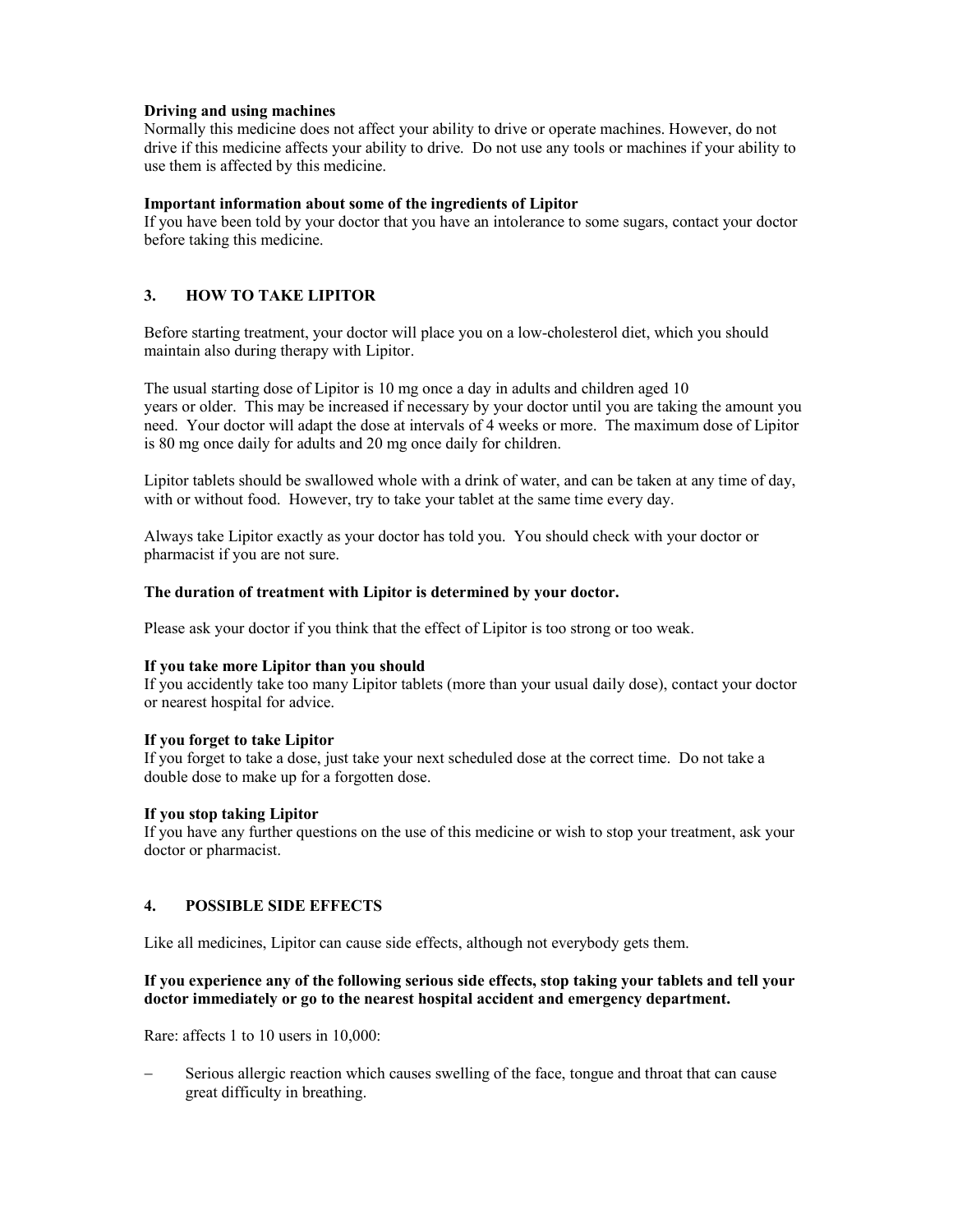- Serious illness with severe peeling and swelling of the skin, blistering of the skin, mouth, eyes genitals and fever. Skin rash with pink-red blotches especially on palms of hands or soles of feet which may blister.
- − Muscle weakness, tenderness or pain and particularly, if at the same time, you feel unwell or have a high temperature it may be caused by an abnormal muscle breakdown which can be lifethreatening and lead to kidney problems.

Very rare: affect less than 1 user in 10,000:

If you experience problems with unexpected or unusual bleeding or bruising, this may be suggestive of a liver complaint. You should consult your doctor as soon as possible.

### **Other possible side effects with Lipitor:**

Common side effects (affects 1 to 10 users in 100) include:

- inflammation of the nasal passages, pain in the throat, nose bleed
- allergic reactions
- increases in blood sugar levels (if you have diabetes continue careful monitoring of your blood sugar levels), increase in blood creatine kinase
- headache
- nausea, constipation, wind, indigestion, diarrhoea
- joint pain, muscle pain and back pain
- blood test results that show your liver function can become abnormal

Uncommon side effects (affects 1 to 10 users in 1000) include:

- anorexia (loss of appetite), weight gain, decreases in blood sugar levels (if you have diabetes you should continue careful monitoring of your blood sugar levels)
- having nightmares, insomnia
- dizziness, numbness or tingling in the fingers and toes, reductions of sensation to pain or touch, change in sense of taste, loss of memory
- blurred vision
- ringing in the ears and/or head
- vomiting, belching, abdominal pain upper and lower, pancreatitis (inflammation of the pancreas leading to stomach pain)
- hepatitis (liver inflammation)
- rash, skin rash and itching, hives, hair loss
- neck pain, muscle fatigue
- fatigue, feeling unwell, weakness, chest pain, swelling especially in the ankles (oedema), raised temperature
- urine tests that are positive for white blood cells

Rare side effects (affects 1 to 10 users in 10,000) include:

- visual disturbance
- unexpected bleeding or bruising
- cholestasis (yellowing of the skin and whites of the eyes)
- tendon injury

Very rare side effects (affects less than 1 user in 10,000) include:

- an allergic reaction symptoms may include sudden wheezing and chest pain or tightness, swelling of the eyelids, face, lips, mouth, tongue or throat, difficulty breathing, collapse
- hearing loss
- gynecomastia (breast enlargement in men and women).

Possible side effects reported with some statins (medicines of the same type):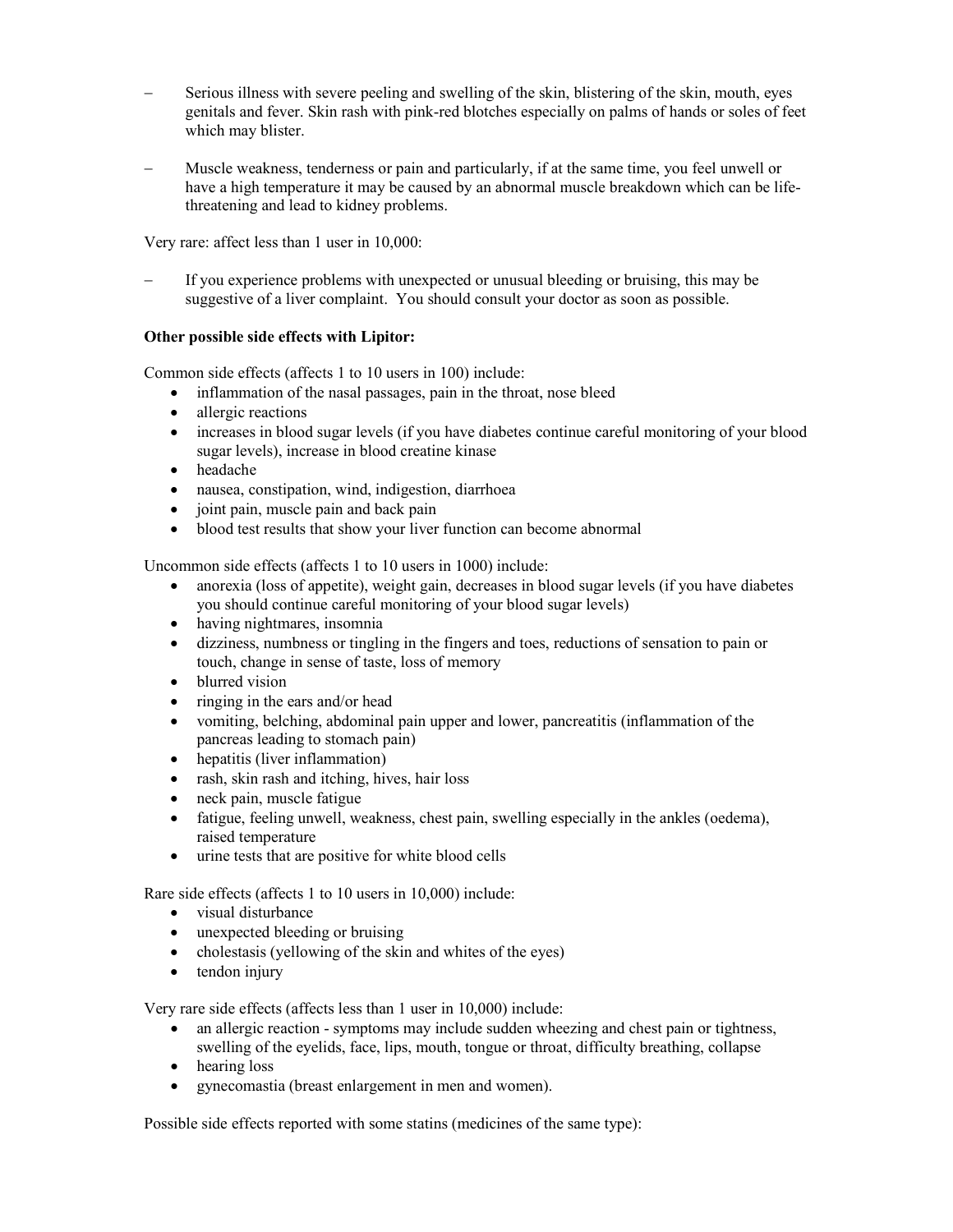- Sexual difficulties
- Depression
- Breathing problems including persistent cough and/or shortness of breath or fever
- Diabetes. This is more likely if you have high levels of sugars and fats in your blood, are overweight and have high blood pressure. Your doctor will monitor you while you are taking this medicine.

If any of the side effects gets serious, or if you notice any side effects not listed in this leaflet, please tell your doctor or pharmacist.

# **5. HOW TO STORE LIPITOR**

Keep out of the reach and sight of children. This medicine does not require any special storage conditions.

Do not use Lipitor after the expiry date which is stated on the container and outer packaging after {EXP}. The expiry date refers to the last day of that month.

Medicines should not be disposed of via wastewater or household waste. Ask your pharmacist how to dispose of medicines no longer required. These measures will help to protect the environment.

# **6. FURTHER INFORMATION**

## **What Lipitor contains**

− The active substance is atorvastatin.

Each film-coated tablet contains 10 mg atorvastatin (as atorvastatin calcium trihydrate).

Each film-coated tablet contains 20 mg atorvastatin (as atorvastatin calcium trihydrate).

Each film-coated tablet contains 40 mg atorvastatin (as atorvastatin calcium trihydrate).

Each film-coated tablet contains 80 mg atorvastatin (as atorvastatin calcium trihydrate). − The other ingredients of Lipitor are:

calcium carbonate, microcrystalline cellulose, lactose monohydrate, croscarmellose sodium, polysorbate 80, hyprolose and magnesium stearate.

The coating of Lipitor contains hypromellose, macrogol 8000, titanium dioxide (E171), talc, simethicone, stearate emulsifiers, thickeners, benzoic acid and sorbic acid.

## **What Lipitor looks like and contents of the pack**

Lipitor film-coated tablets are white with a round shape. They are marked with 10, 20, 40 or 80 on one side and "ATV" on the other side.

The blisters consist of a forming film made of polyamide/aluminium foil/polyvinyl chloride and a backing made of aluminium foil/vinyl heat-seal coating. The bottle is made of HDPE, containing desiccant, with squeeze-and-turn child-resistant closure.

Lipitor film-coated tablets are available in blister packs containing 4, 7, 10, 14, 20, 28, 30, 50, 56, 84, 90, 98 and 100 film-coated tablets; hospital packs containing 50, 84, 100, 200 (10 x 20) or 500 filmcoated tablets and bottles containing 90 film-coated tablets.

Not all pack sizes may be marketed.

## **Marketing Authorisation Holder and Manufacturer**

Marketing Authorisation Holder:

Pfizer Ireland Pharmaceuticals, Operations Support Group, Ringaskiddy, Co Cork, Ireland